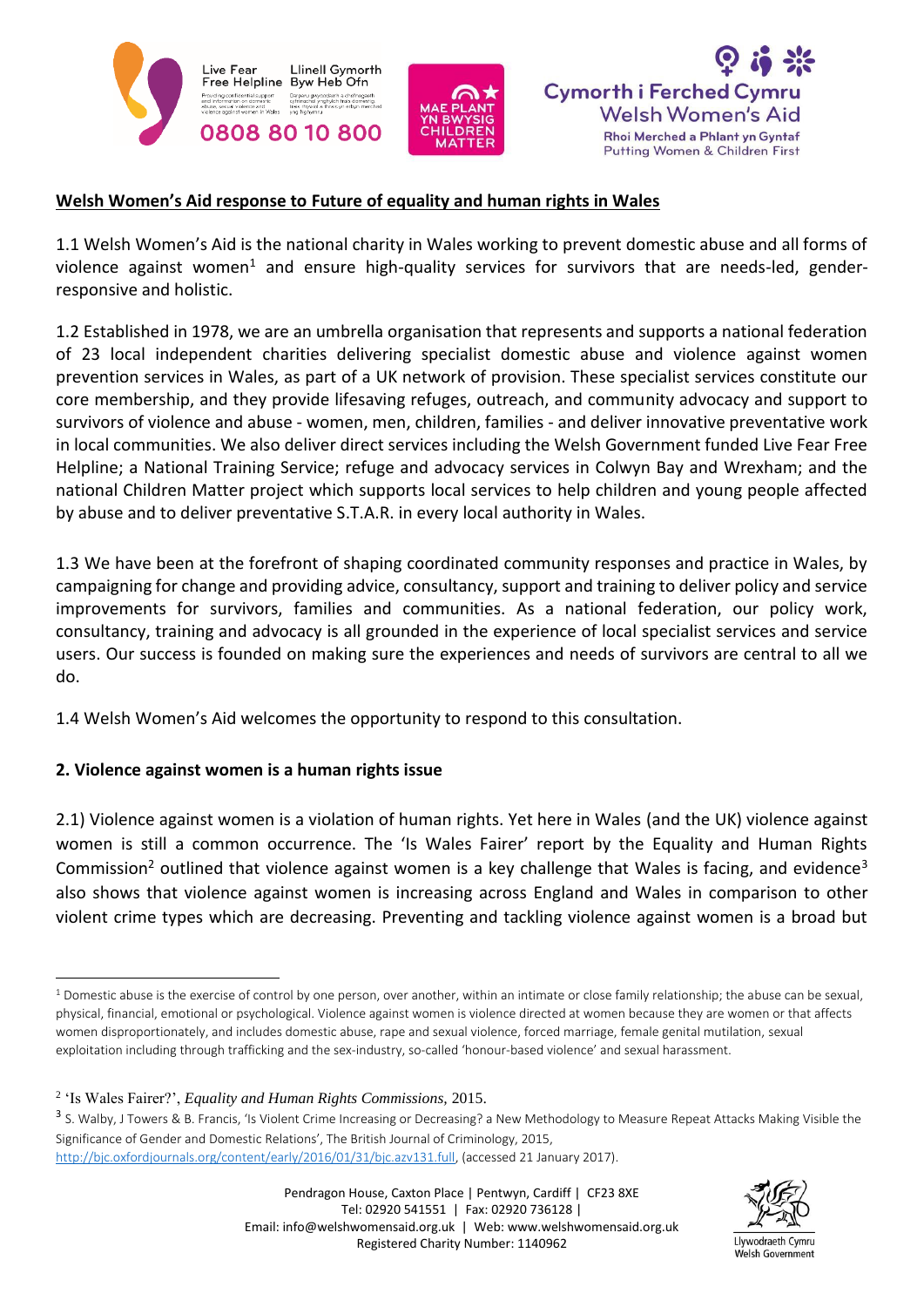very essential area which needs to be acted upon to ensure that human rights are protected and accessible to all women and girls.

2.2) Welsh Women's Aid advocated for violence against women, domestic abuse and sexual violence to be recognised as a violation of human rights within Welsh legislation and welcomes that this has been recorded in the *National Strategy on Violence against Women, Domestic Abuse and Sexual Violence – 2016-2021*: "Violence against women, domestic abuse and sexual violence is a fundamental violation of human rights, a cause and consequence of inequality and has far reaching consequences for families, children and society as a whole."<sup>4</sup> This came after the recommendation by the Equality, Local Government and Communities Committee in the Post Legislative Inquiry into the Act, which stated that "The Welsh Government should ensure that each strategy, service, training programme and piece of guidance that is prepared or commissioned as a result of the Act uses the UN definitions of violence against women, domestic abuse and sexual violence."

2.3) Welsh Women's Aid recommends that the Committee uses this inquiry to monitor how the Welsh Government follows through in the implementation of the strategy and delivery plan, including the communications plan so that violence against women and girls is enshrined throughout in the context of gender equality and human rights abuses.

# **3. The impact of the UK's withdrawal from European Union on human rights protection in Wales**

3.1) Women's Budget Group have noted that the EU has been a driving force against violence against women and girls across Europe, ensuring that restraining orders apply across the whole of the EU and has been central to tackling cross boarder human trafficking as well as providing funding for violence against women and girls interventions.<sup>5</sup> It is uncertain whether such priorities will be secured after the UK leaves the EU.

3.2) The EU Charter has enshrined a direct and fundamental right to gender equality, Brexit is likely to remove due diligence obligations on the UK Government. The risk is that the UK Government would not establish them of their own accord because of the financial costs and there is no guarantee that gender equality law will not regress to a level below that of the UK currently.

3.3) Withdrawal from the EU will lead to the UK no longer having access to the European Court of Justice, which has safeguarded and advanced women's rights by acting as an additional layer of accountability and recourse. Violence against women is a direct result of an unequal society and further threats to women's rights will make the objectives of the Social Services and Wellbeing (Wales) Act 2016 and the Wellbeing and Future Generations (Wales) Act 2015 unachievable.

3.4) Furthermore, funding opportunities for women's rights in the UK are likely to diminish. Many specialist violence against women, domestic abuse and sexual violence services across the UK receive direct funding from EU grants, this is likely to particularly impact Black and Ethnic Minority services, at a time when such women might be additionally subjected to increased hate crimes.

3.5) Welsh Women's Aid is concerned that withdrawal from the European Union will increase the number of women who have no recourse to public funds, as it is not clear how EU nationals and others will have access to funds to access specialist services, such as refuge, thus putting women at risk of all forms of violence against women, domestic abuse and sexual violence, a violation of their fundamental human rights.

 $\overline{a}$ 

<sup>4</sup> 'National Strategy on Violence against Women, Domestic Abuse and Sexual Violence – 2016 – 2021', *Welsh Government*, 2016, <http://gov.wales/docs/dsjlg/publications/commsafety/161104-national-strategy-en.pdf> (accessed 6 February 2017).

<sup>&</sup>lt;sup>5</sup> 'If 'Brexit means Brexit' what will that mean for women?', *Women's Budget Group*, [website], 2016[. http://wbg.org.uk/analysis/brexit-means](http://wbg.org.uk/analysis/brexit-means-brexit-will-mean-women/)[brexit-will-mean-women/,](http://wbg.org.uk/analysis/brexit-means-brexit-will-mean-women/) (accessed 7 February 2017).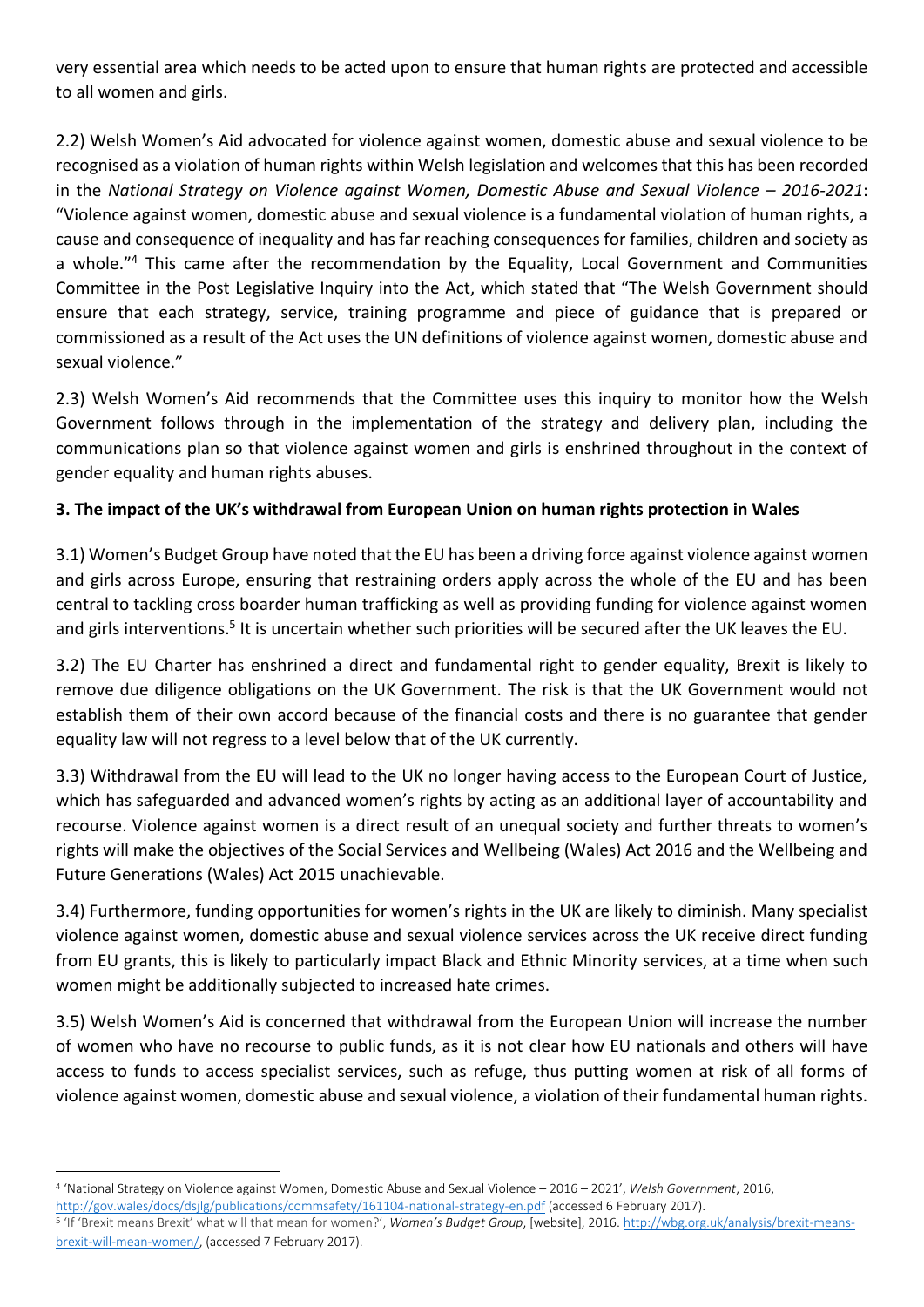3.6) The sharp increase in the number of racially or religiously aggravated offences recorded by the police following the EU Referendum is highly concerning. The number of offences recorded by the police in July 2016 was 41% higher than in July 2015.<sup>6</sup> Hate crimes against Muslim women are estimated to have increased by over 300% following the 'Brexit' vote<sup>7</sup>, and many women fleeing and recovering from violence against women, domestic abuse and sexual violence, who already face huge barriers when accessing specialist services, may find themselves acutely vulnerable to racial and religious prejudices. Furthermore, UK Government policies on immigration, deportation and tackling extremism could be seen to exacerbate issues of rising levels of abuse, harassment, racism and intolerance, contributing to the danger that women who are subjected to violence against women, domestic abuse and sexual violence face.

3.7) The EU Directive on Victims' Rights established minimum standards and obligations on the rights, support and protection of victims of crime in the UK. It provided guarantees for victims of violence against women crime types to respectful treatment and recognition within the justice system and wider society, to protection, support, access to justice and compensation and restoration. Such measures are costly and there is no guarantee that the UK Government would support the rights of UK victims and survivors to the same standards as the EU.

3.8) More broadly, EU Equality Law directives reinforce such rights as equal treatment of men and women in employment, self-employment and social security schemes, as well as protecting pregnant workers' rights, rights to parental leave, preventing and tackling human trafficking, protecting victim of violence against women, child abuse, and prohibiting slavery and inhuman and degrading treatment, and many more. By withdrawing from the EU, there is no guarantee that the UK would continue to protect such rights within UK legislative frameworks and existing directives.

3.9) Welsh Women's Aid recommends that this inquiry ensures that there is a commitment in Wales to safeguard the rights enhanced by the EU following withdrawal. Further to this we would like assurance from the Welsh government that they will continue to advance women's human rights without the guidance of the EU.

### **4. The impact of the UK Government's proposal to repeal the Human Rights Act 1998 and replace it with a UK Bill of Rights**

4.1) The impact will not be measurable until the legislation contained within the proposed UK Bill of Rights is made available. However, it is possible that a UK Bill of Rights will weaken human rights protections and this will adversely affect women suffering human rights violations due to violence against women, domestic abuse and sexual violence.

4.2) While the current UK Government promises that the UK Bill of Rights will protect fundamental human rights now and in the future, this will not be safeguarded to the same degree of protection as the Human Rights Act 1998, and may be subject to weakening at the hand of future governments. The Human Rights Act 1998 puts a positive obligation on public bodies to protect a person's human rights. If the UK Bill of Rights is to be as robust, these obligations must remain on public bodies. In Wales, such a move would be further strengthened by the Violence against Women, Domestic Abuse and Sexual Violence (Wales) Act 2015.

4.3) The Welsh Government has formally adopted the United Nations Convention on the Rights of the Child and has already aligned the Violence against Women, Domestic Abuse and Sexual Violence (Wales)

<sup>1</sup> <sup>6</sup> H. Corcoran & K. Smith, 'Hate Crime, England and Wales, 2015/16' *Home Office,* 2016,

[https://www.gov.uk/government/uploads/system/uploads/attachment\\_data/file/559319/hate-crime-1516-hosb1116.pdf,](https://www.gov.uk/government/uploads/system/uploads/attachment_data/file/559319/hate-crime-1516-hosb1116.pdf) (accessed 7 February 2017).

<sup>&</sup>lt;sup>7</sup> 'If 'Brexit means Brexit' what will that mean for women?', Women's Budget Group, [website], 2016[. http://wbg.org.uk/analysis/brexit-means](http://wbg.org.uk/analysis/brexit-means-brexit-will-mean-women/)[brexit-will-mean-women/,](http://wbg.org.uk/analysis/brexit-means-brexit-will-mean-women/) (accessed 7 February 2017).